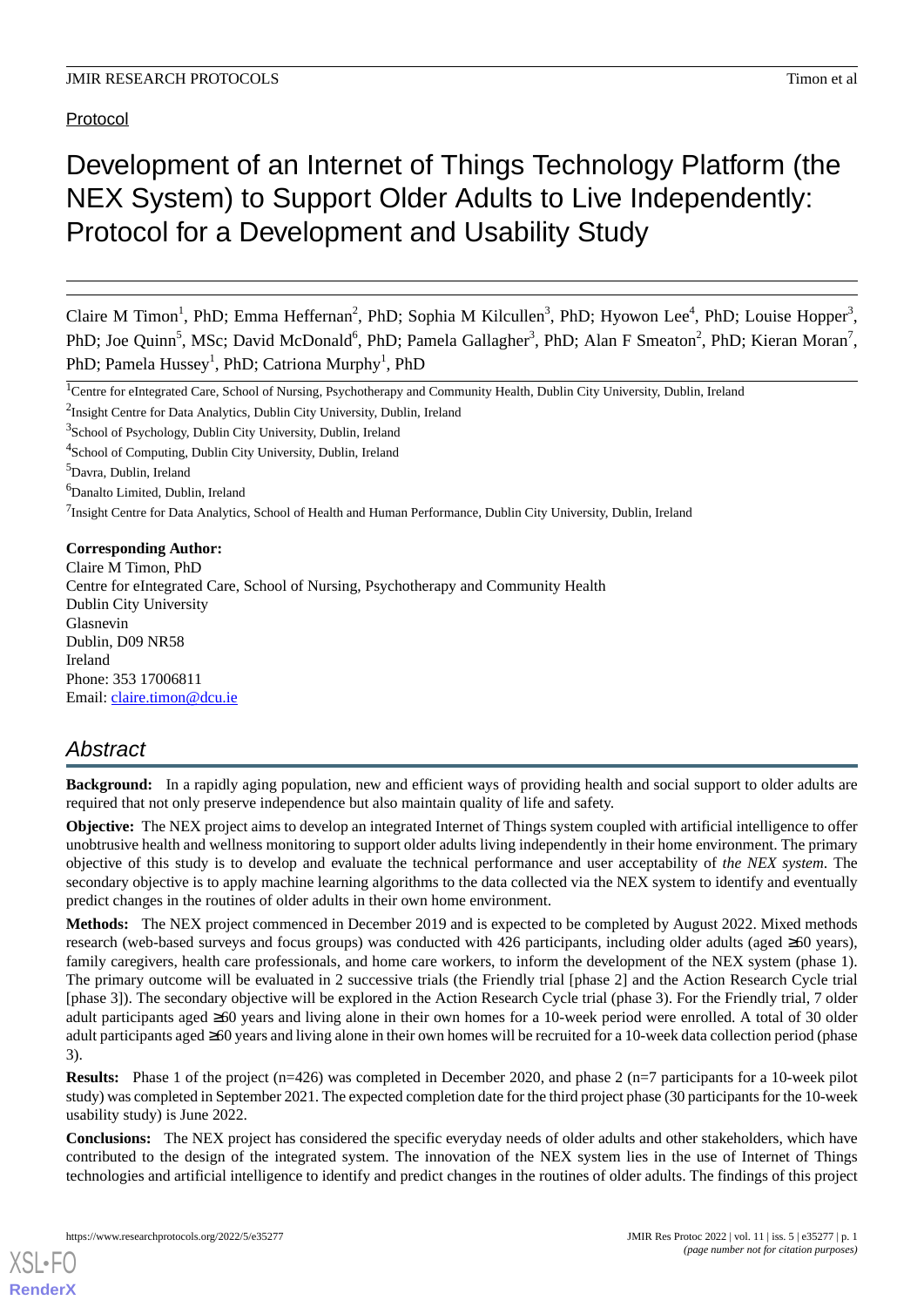will contribute to the eHealth research agenda, focusing on the improvement of health care provision and patient support in home and community environments.

**International Registered Report Identifier (IRRID):** DERR1-10.2196/35277

*(JMIR Res Protoc 2022;11(5):e35277)* doi:  $10.2196/35277$ 

### **KEYWORDS**

independent living; older adults; Internet of Things; wearable electronic devices; activities of daily living; mobile phone

# *Introduction*

# **Background**

Globally, the population is aging. In Ireland, population estimates for 2021 revealed that adults aged ≥65 years accounted for 14.8% of the total population [[1\]](#page-7-0), and this percentage is expected to nearly double by 2051 [[1\]](#page-7-0). In Ireland, we observed an increase in life expectancy, which surpassed the European Union average in 2017 because of significant reductions in major causes of death such as circulatory system diseases and cancer [[2\]](#page-7-1). One of the challenges is that those who live longer do so with a combination of chronic disease, multi-morbidity, and frailty. Support for independent living is, therefore, a major concern for older adults themselves, in addition to family caregivers and health and social care providers. As the vast majority (95%) of older adults in Ireland live in private households [[3](#page-7-2)] and want to remain living at home, this is primarily a community-based issue requiring a home-based response.

Connected health and remote health care are seen as key drivers of home-based health and social care delivery. The use of these technologies has the potential to sustain and accelerate improvements in quality of life and health, and enhance the independence of an aging population [\[4\]](#page-7-3). The emergence of new *smart home* and Internet of Things (IoT) technologies have the potential to integrate information technology with assistive technologies highlighting potential for ambient-assisted living systems. These assisted living systems have the potential to support an aging population to meet their needs with minimal digital literacy required [[5\]](#page-7-4). Ambient-assisted living systems incorporate devices such as wearable and in-situ sensors, voice-controlled systems, and smartphones, all connected to the IoT that can be remotely monitored, controlled, or accessed and provide services that respond to the perceived needs of the users [[6\]](#page-7-5). These devices generate and capture massive streaming data, which contain valuable information that needs to be mined to facilitate timely actions and better decision-making [[7\]](#page-7-6). Machine learning and big data analytics will undoubtedly play a critical role in enabling the delivery of future smart care services. Machine learning and big data analytics have been investigated to facilitate the automatic recognition of activities of daily living (ADL) in older adult populations [[8,](#page-7-7)[9](#page-7-8)], which is an important component in the understanding of quality of life and health and well-being. Other data analytics approaches have focused on using periodicity intensity to identify deviations in day-to-day activity patterns in older adults [[10\]](#page-7-9).

Efforts to support independent living using IoT and wearable technologies among older adults have been investigated for a range of purposes, including physiological monitoring, for example, monitoring health status [\[11](#page-7-10)] notifying health care providers of changes in health status [\[12](#page-7-11)]; emergency detection and response, for example, falls detection [\[13](#page-7-12)]; safety monitoring and assistance, for example, reminding and prompting older people to take medication, which in turn supports independence and safety [\[14](#page-8-0)]; personal assistance, for example, automating daily tasks and home maintenance [[15\]](#page-8-1); and social interaction monitoring and assistance, for example, enabling communication and connection with social networks [[16\]](#page-8-2). However, evidence suggests that the use of wearables and IoT technologies to support independent living [\[5](#page-7-4)] highlights that a moderate to low usability or user-friendly approach is reported in most of the studies, largely owing to technical issues surrounding the deployment of technologies. Further research focusing on the usability and acceptability of IoT smart home systems in older adults is warranted.

The NEX project is a multidisciplinary research collaboration involving researchers at the Centre for e-Integrated Care, the School of Nursing, Psychotherapy and Community Health, the School of Psychology, the School of Health and Human Performance, and Insight Centre for Data Analytics in Dublin City University (DCU) working with leading Irish technology companies DAVRA and Danalto. This project was funded under the Disruptive Technologies Innovation Fund administered by Enterprise Ireland (grant DT-2018-0258). The overarching aim of the NEX project is to develop a technological solution that will enable older adults to remain living independently at home for longer periods and facilitate caregivers to care for their family members or clients or patients in a nonintrusive manner.

The unobtrusive nature of the NEX system is critical to ensure that participants being monitored barely notice the existence of the sensing device or procedure, and therefore, are prone to less bias and burden. Codesign approaches with relevant stakeholders (described in phase 1) inform the design of the NEX system. The final NEX system design consists of a range of IoT technologies, including a smartwatch (measurement of sleep and step count), voice-activated assistant (entertainment and reminder functionality), contact sensors (detect activity around the home and opening and closing of doors and cupboards), smart plugs (measure energy use of appliances), motion sensors (detect movement, temperature, humidity, and light in the home), positioning wearable device (developed by industry partner Danalto to distinguish the activity of the user in multi-occupancy households), hub (central connection point for sensor devices), tablet (display NEX system data to participants), and a cloud-hosted secure device management (developed by the industry partner DAVRA), as shown in [Figure 1](#page-2-0). Innovation in the NEX system is underpinned by the use of a variety of

 $XS$  • FO **[RenderX](http://www.renderx.com/)**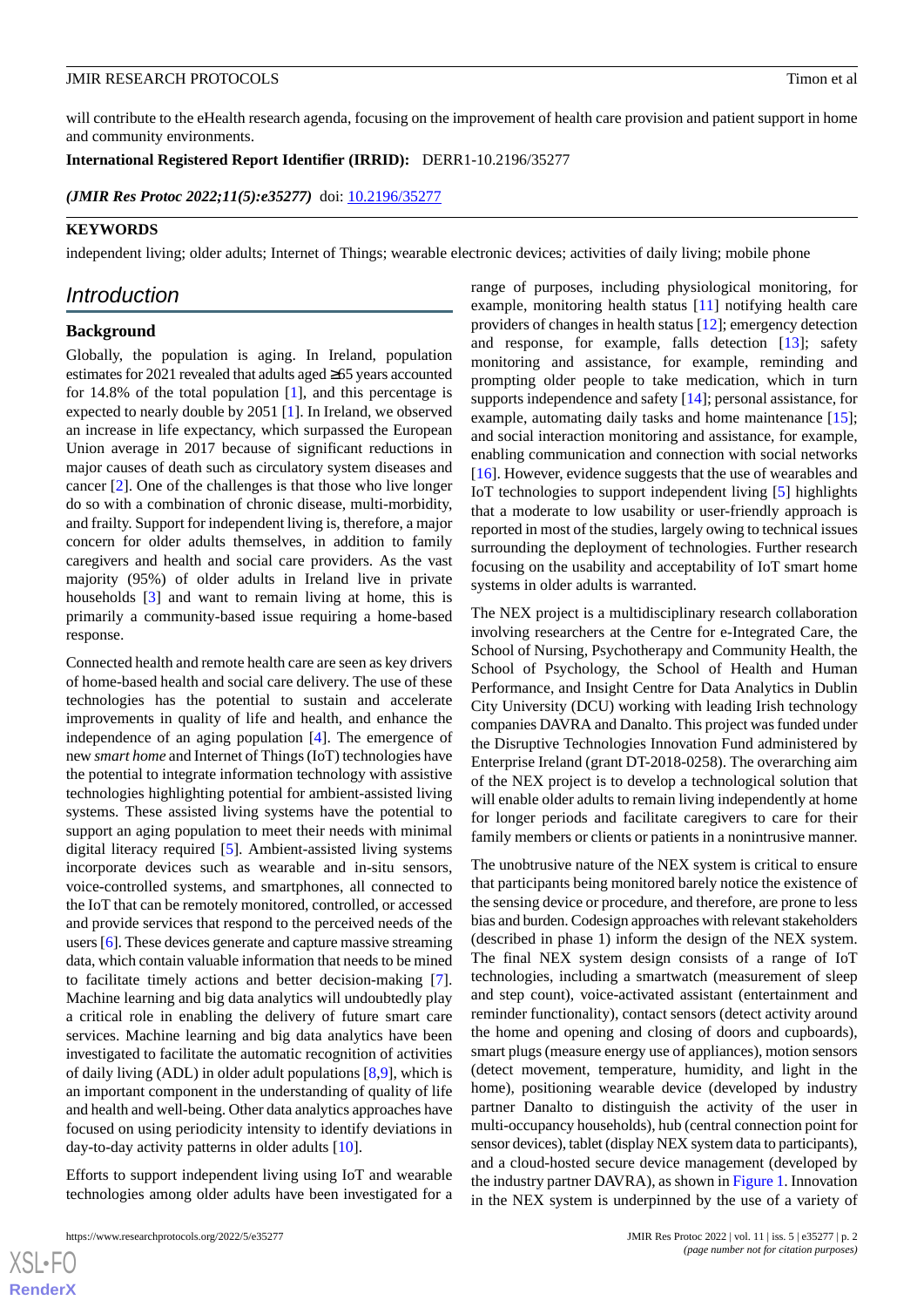IoT technologies in conjunction with artificial intelligence to develop an integrated system that can detect changes in the usual routine (periodicity and ADL detection). The data generated from the IoT devices will be used to drive the automatic detection of ADLs that are presented back to caregivers and participants. The rules for detecting these ADLs will, in turn, be automatically created using the well-known a

<span id="page-2-0"></span>**Figure 1.** The NEX system.

priori algorithm for mining association rules [[17\]](#page-8-3). In addition, a positioning device for the purpose of personalizing activities within the home (will assign an action; eg, use of a door or an ambient value such as motion to a specific individual within a household) is being developed as part of this project to support the integrated system.



The data generated from the NEX system may objectively depict aspects of health and behavior affected by age-related changes, and the data generated from this system could serve as an insightful resource when making health-related decisions. For example, sedentary lifestyle is a well-known age-related change prevalent among many older adults and has been associated with adverse health [[18\]](#page-8-4). Previous studies have highlighted that, in some cases, self-report activity data do not accurately reflect actual activity levels [[19\]](#page-8-5) and therefore have limited use in providing insights required to make positive changes. The NEX system, which incorporates wearable sensors and other types of sensing devices with advanced data analytics, has the potential to objectively identify ADLs and provide a detailed analysis of users' activity levels and lifestyles. This in turn would allow older adults to view their data and identify the specific context of how sedentary behaviors occur (eg, reading a book and using a computer). The NEX system data can be used to consider adaptive strategies; for example, the use of timely reminders to promote physical activity. By having access to their detailed health data and behavioral patterns, older adults can make timely adjustments in health behaviors themselves or present the data to health care providers and family caregivers to develop personalized adaptive strategies together. Equally, the impact of these strategies or interventions can be objectively monitored in the home environment, thus providing feedback to older adults and care providers on outcomes.

### **Objective**

[XSL](http://www.w3.org/Style/XSL)•FO **[RenderX](http://www.renderx.com/)**

The project was structured in 3 phases to achieve the overall project aim. Phase 1 aims to work with stakeholder groups (older adults, health care professionals, family caregivers, and

```
https://www.researchprotocols.org/2022/5/e35277 JMIR Res Protoc 2022 | vol. 11 | iss. 5 | e35277 | p. 3
```
homecare support workers) to identify user needs and requirements to inform the NEX system design using mixed methods research. Phase 2 aims to investigate the technical performance and understand the participant engagement of the NEX system as a pilot testing phase for a duration of 10 weeks. Phase 3 of the project will commence in January 2022, and will incorporate the findings from phase 2 to inform the refined NEX system design. This phase will focus on a larger-scale, real-world deployment of the NEX system (n=30 older adults aged ≥60 years) being tested in the homes of participants for a minimum of 12 weeks. At the end of the 12-week period, participants can decide whether they would like to use the NEX system for a further period. A longer timespan is needed for the trial in phase 3 so that the periodicity of habits associated with normal living can be established. In addition to investigating the technical performance of the system in real-world deployment, a key research objective of phase 3 is to develop an automated approach to identify ADL unique to each participant. This study aims to describe the 3 phases of the overall NEX project.

# *Methods*

# **Phase I: User Needs Requirements**

### *Study Overview*

Despite mounting evidence of the role of technology in supporting older adults to live independently at home [\[5](#page-7-4),[20,](#page-8-6)[21\]](#page-8-7), it is critically important that any proposed technology be aligned with core requirements. This underpins the objective of this phase: to provide user needs and requirements to ensure the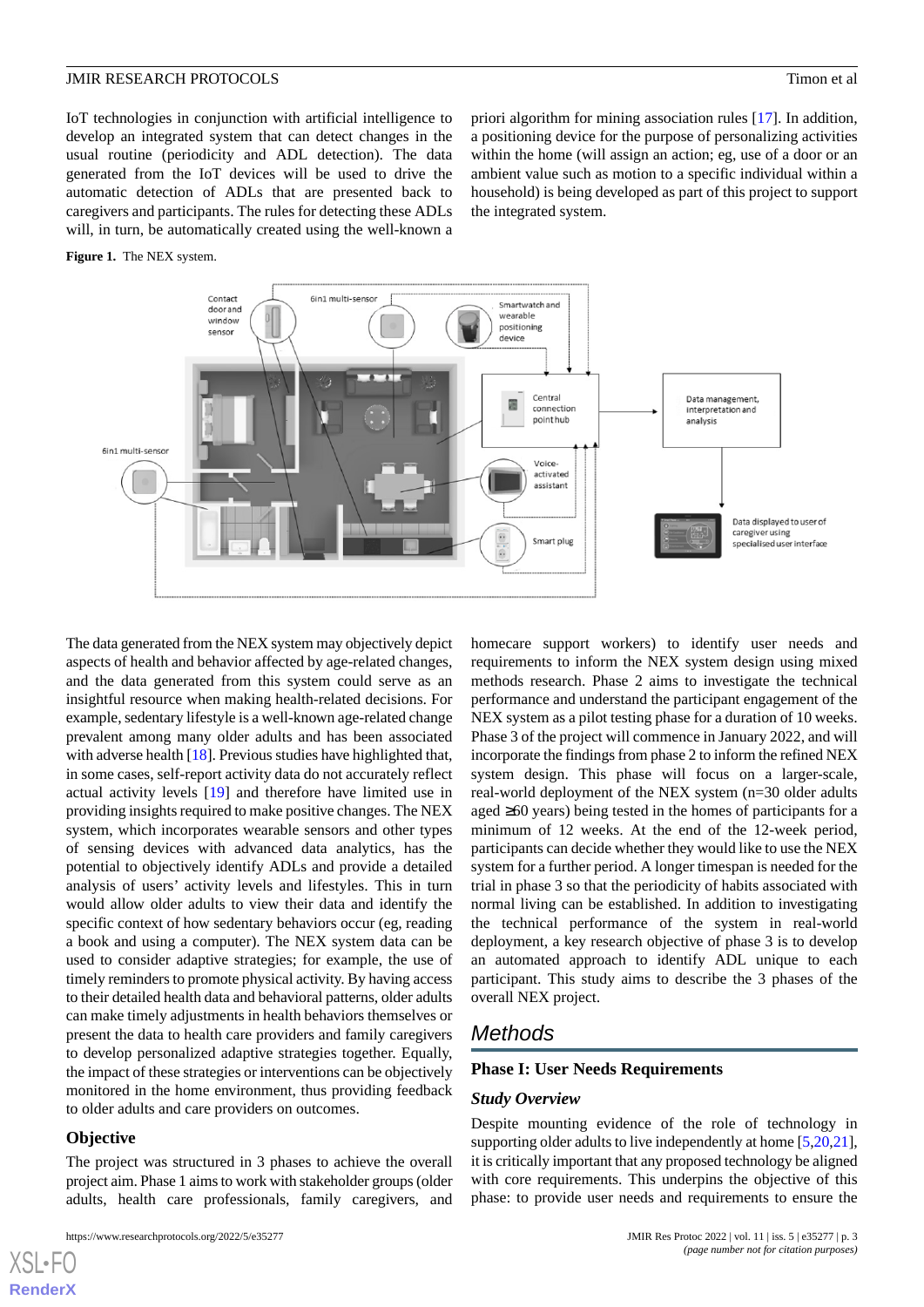development of systems that blend user needs with technological advancements. A user-centered design approach [[22\]](#page-8-8) was used to identify user needs and requirements. This codesign approach focused on partnering with end users to design the NEX system technology. The aim of the codesign workshops was for older adult participants and other stakeholder groups (family caregivers, home support workers, and health care professionals) to play an active role in the exploration of their needs and the possibilities that technology can bring to their lives.

# *Participants*

Stakeholder recruitment took place in January 2020, and initial codesign face-to-face workshops commenced in March 2020. The COVID-19 pandemic and subsequent restrictions on movement resulted in a change in methodology to facilitate data collection during this period. To develop the project plan, the research team designed and deployed a web-based survey in June 2020 and conducted web-based workshops from August to October 2020. In all, a total of 4 stakeholder groups were recruited for the user needs requirements (UNR) aligning with the target population; these included older adults, family caregivers, home support workers and health care professionals. Overall, 426 stakeholders participated in the face-to-face workshops, web-based surveys, and web-based workshops. Older adult stakeholders were the largest participant group (265/426, 62.2%), followed by family caregivers (83/426, 19.5%), health care professionals (51/426, 12%), and home care support workers (27/426, 6.3%).

# *Procedures*

Using a user-centered participatory codesign methodology, face-to-face workshops were conducted, including the use of personas designed to be fictitious but authentic end users. Participants assisted in developing scenarios around the persona that captured a particular issue, where technology could enhance self-management competencies or provide the support needed. A total of 2 workshops involving 17 participants (15 older adults and 2 family caregivers) were completed in March 2020 before the introduction of the first set of restrictions associated with COVID-19.

The onset of the COVID-19 pandemic resulted in an adjustment to our methodology, including a web-based survey and web-based workshops. The overall aim of the web-based survey was to gain insights from the 4 key stakeholder groups to examine how technology might play a greater role in supporting older adults to live independently at home to assist in the development of the NEX system. One overarching survey was designed as 4 individual surveys with specific questions tailored to each stakeholder type. One participant classification question assigned each participant to a relevant set of survey questions. In brief, the survey consisted of a mixture of open-ended (free-text response questions) and forced-response single- and multiple-choice option questions.

Following the web-based survey, 13 web-based workshops were conducted to facilitate discussions centered on stakeholders' opinions on how technology can support independent living and to gather user views about specific forms of technology to support independent living for older adults. Specific technology

solutions (voice-activated assistant, ambient sensors, wearables, and an integrated system) were demonstrated to the participants via video. Survey responses were exported to SPSS (version 25; IBM Corp), and descriptive statistics and chi-square analyses were applied to examine common attitudes among the respondents. Inductive thematic analysis [\[23](#page-8-9)] was performed on free-text responses from the survey and all workshop transcripts.

The research efforts described above highlight several key user requirements, design, and implementation considerations. The research team developed a user needs requirement specification document outlining the UNR, the potential system requirements (the functions of the system must be able to perform), the data requirements (the types of information that a system must be able to process), and other requirements, including user support and training. This enabled the research and technology partners to map user needs to technology solutions while ensuring that the user, system, and data requirements were adhered to.

# **Phase 2: Friendly Trial**

# *Study Overview*

With the UNR study (phase 1) phase of the project, the primary objective of the phase 2—Friendly trial was to investigate the technical performance and participant engagement of the proposed NEX system as a pilot for phase 3. To achieve this, the proposed system was installed in the homes of 7 healthy older adults (aged  $\geq 60$  years) for 10 weeks. The proposed NEX system consists of a voice-activated assistant, ambient sensors, and a wearable accelerometer-based device. Consumer devices are used in the NEX system prototype to ensure safety, reliability, and acceptability. An external market analysis was completed, and the devices highlighted in [Textbox 1](#page-4-0) were selected on the basis that these devices had an excellent connection process, long-lasting battery life, ease of installation, and most importantly, these devices did not require a dedicated router in the participants' homes, which reduced the amount of technology that needed to be installed in the participants'homes. All technology providers were screened by the DAVRA (industry partner) compliance team to ensure that the devices were International Organization for Standardization 27001 certified (an internationally recognized certification of data security) and were compliant with the General Data Protection Regulation and the Health Insurance Portability and Accountability Act. In addition, a Data Protection Impact Assessment was completed by the DCU to ensure the safety and privacy of all the trial participants' data.

Before the Friendly trial, the original plan was to demonstrate and test the system in the DCU community laboratory environment with participants to identify and resolve issues relating to the NEX system, which could be addressed before the technology was installed in participants' homes. However, COVID-19 pandemic restrictions impacted the ability to bring participants into the community laboratory in the DCU and the ability of technicians and researchers to visit participants'homes for installation and training. To overcome these barriers, the Friendly trial was redesigned to involve the self-installation of the NEX system by the participants themselves with remote support. To investigate the feasibility of this self-installation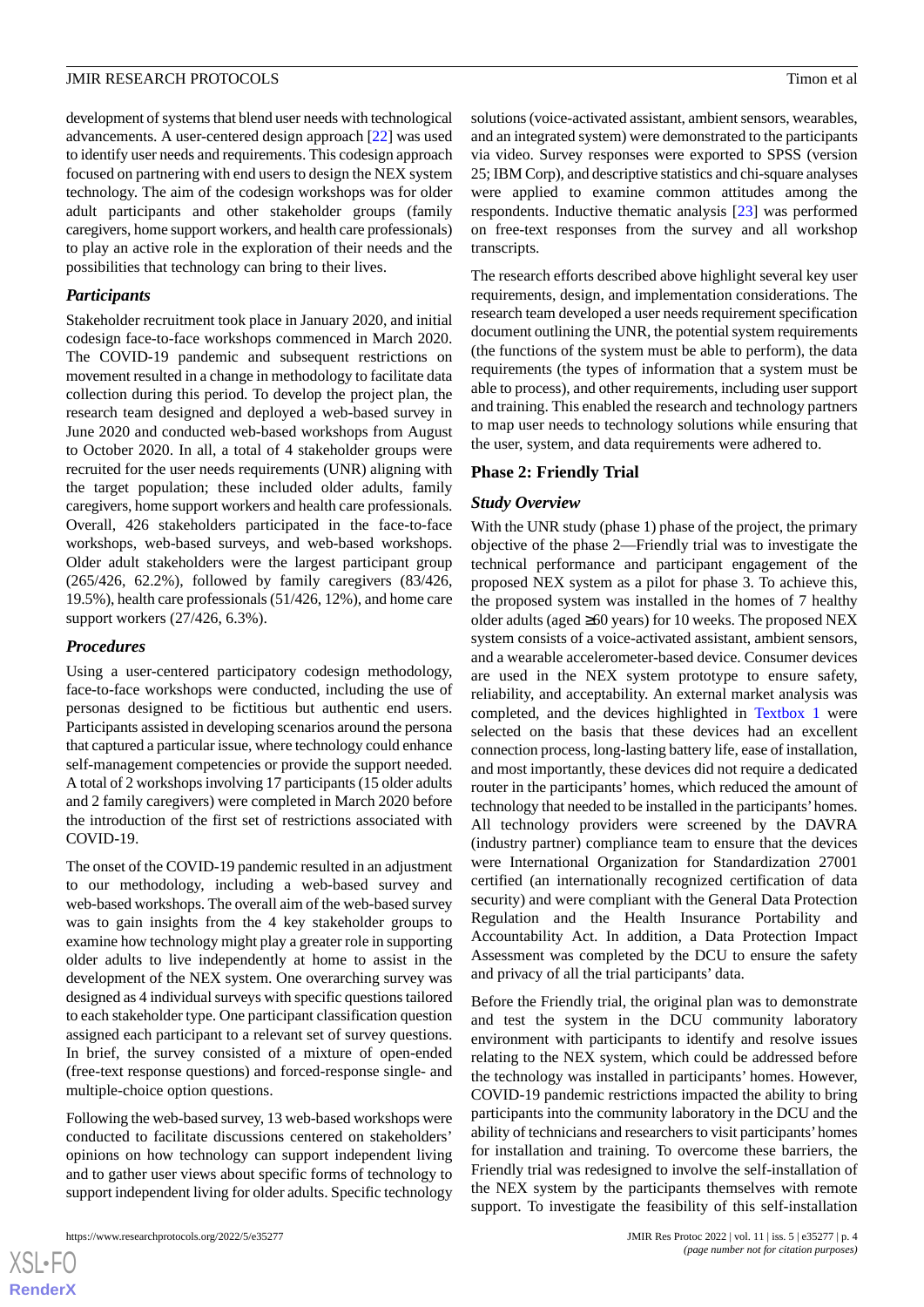for the Friendly trial, 2 researchers conducted self-installation with remote support in their own homes. The NEX system was installed at each home for approximately 12 weeks. The NEX system consisted of ([Textbox 1](#page-4-0)) contact sensors on entry and exit doors to home and contact sensors on drawers and cupboards in the kitchen; smart plugs for kitchen appliances; 6-in-1 sensors to detect motion within rooms in the home alongside temperature, humidity, luminescence, UV light, and vibration; a Sony mWatch as an alert system (call for assistance) with GPS tracking and for measurement of sleep duration and step count; and an Amazon Echo Show 8 voice-activated assistant for entertainment and reminder functionality. The

<span id="page-4-0"></span>Textbox 1. The technology components of the Friendly trial NEX system.

| <b>Friendly trial NEX system components</b> |  |  |  |
|---------------------------------------------|--|--|--|
|---------------------------------------------|--|--|--|

- Sony mWatch
- Amazon Echo show 8
- Samsung SmartThings hub
- Aeotec door and window sensor 6
- Samsung SmartThings smart plugs

#### *Participants*

In May 2021, 7 healthy older adult participants were recruited to the NEX Friendly trial, whereby the NEX system was installed by participants themselves in their own homes for a duration of 10 weeks. For the purposes of this research, *healthy older adults* were defined as adults aged ≥60 years living independently with or without one or more stable chronic conditions. Older adults who are currently acutely ill or who meet any of the criteria for *very high risk* with relation to COVID-19 [[24\]](#page-8-10), apart from age, were not eligible to take part. The aim of this study is to investigate the performance and participant engagement of the potential components of the *NEX system*. Participants (N=7) ranged from 63 to 87 years of age; 5 (71%) participants were women, and the remaining 2 (29%) were men. All participants were living alone in urban areas of Ireland (6 living in Dublin [urban] and 1 living in a rural location outside Dublin). Although most participants (6/7, 86%) described their health as "very good" or "excellent," 86% (6/7) of participants reported having one or more chronic illness and 44% (3/7) of participants noted that physical modifications were made to their home to assist with access. All participants had a home broadband connection, reported regular use of a smartphone, indicated some level of familiarity with technology, and were willing to install the system themselves with remote support.

# *Procedures*

This version of the NEX system consisted of a voice-activated assistant, ambient sensors (motion and contact sensors), and a wearable accelerometer-based watch device. All aspects of the trial and interactions between the participants and the research team took place remotely over Zoom and via email and phone. The Friendly trial finished in September 2021, and the data analysis will be finalized by March 2022. The investigators will assess the technical performance of the NEX system by

researchers' demonstrator efforts highlighted key issues related to greater preconfiguration of the system, more installation and training support, ongoing technology management (eg, charging), and more instruction regarding the removal of the components of the NEX system. It also highlights that the proposed NEX system may be burdensome for self-installation in the target group of older adults. This feedback was communicated to the technology partners and resulted in the production of high-quality installation manuals and videos and a 24-hour technical support helpline to support the Friendly trial self-installation.

analyzing aspects of front-end usability (examining bugs and number of crashes, etc) and back-end issues (eg, memory and database integrity). Lighthouse analytics will be used for technology performance statistics. Participant engagement was also investigated by analyzing the data collected from the technologies to identify usual behavior patterns over time (periodicity). Data modeling based on a sliding window and association rule mining was completed with dietary intake data reported by participants, and sensor and smart plug data from their kitchens to identify eating occasions. Participants also completed a process evaluation interview and questionnaires (adapted version of the Technology Acceptance Model) [\[25](#page-8-11)] and System Usability Scale [\[26](#page-8-12)] to assess the acceptability and usability of technology devices. Process evaluation interviews (questions based on the Theoretical Domains Framework of behavior change [\[27](#page-8-13)]) were transcribed, and thematic analysis [[23\]](#page-8-9) was performed.

# **Phase 3: The Action Research Cycle**

#### *Study Overview*

The final phase of the overall NEX project aims to demonstrate a refined NEX system working in a home environment. The first objective of this study is to use the NEX system to collect data for the automatic identification of patterns of typical behavior (periodicity) for the identification of ADLs. ADLs are essential and routine tasks that most healthy individuals can perform without assistance [\[28](#page-8-14)]. The inability to accomplish essential ADL may lead to unsafe conditions and poor quality of life and may indicate a physical or cognitive disability in older adults [\[29](#page-8-15)]. Eligibility for home care is frequently associated with deficits in ADL ability [[30](#page-8-16)[,31](#page-8-17)]. Assessment of ADLs through self-reported, observed, or objective data provides evidence to individuals and caregivers of deficits in self-care ability and supports potential interventions that may be required for continued independence [[32\]](#page-8-18). The investigators aim to focus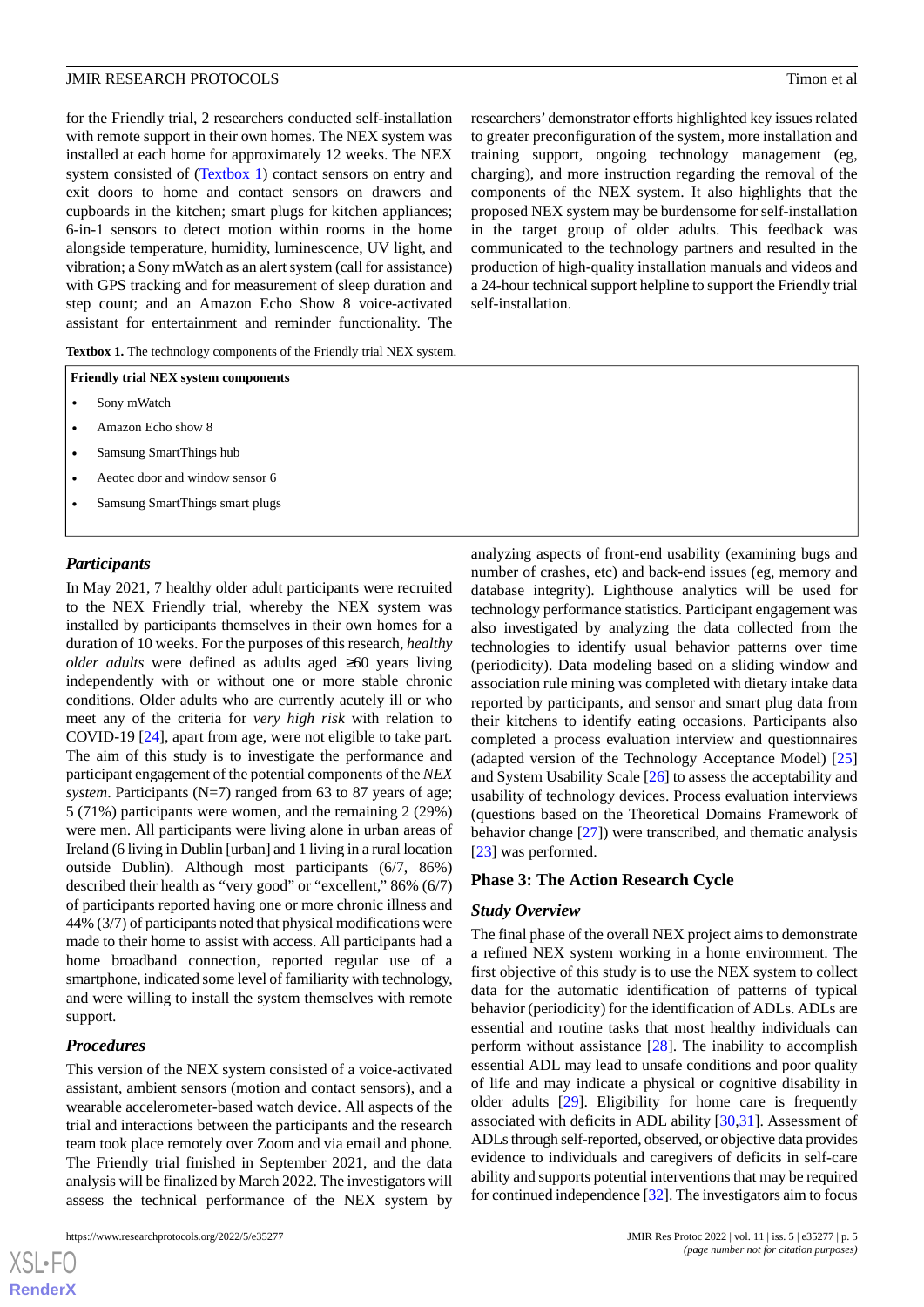on using sensors and smart plugs to facilitate the identification of the following ADLs: (1) eating and drinking events, (2) dressing, (3) bathing or showering, (4) getting up from and going to bed, (5) activity around the house, and (6) time spent outside the house.

A secondary research objective is to investigate the participants' engagement with the system by completing interviews with participants about their experience of using the NEX system and about system acceptability and usability. From a person-centered and ethical viewpoint, it is expected that NEX technology will have a positive impact on older users' lives. Therefore, it is valuable to investigate user psychological factors such as current mental well-being, satisfaction with current levels of daily novelty and participation in meaningful activity, and levels of general self-efficacy not only to facilitate building richer user profiles for technology developers but also to facilitate the exploration of the extent to which this technology may affect (positively or otherwise) these important life areas. Finally, the third research objective of this study is to recruit caregivers (n=5) and present caregiver participants with NEX system data to investigate the perceived usefulness of assisting with the provision of care to older adults.

# *Participants*

For the purposes of this research trial, the investigators will aim to recruit a target sample size of n=30 (the sample size is based on population sizes from other published studies in this area) [[33](#page-8-19)[,34](#page-8-20)]. healthy older adults (aged  $\geq 60$  years) who live independently at home in the community. All participants must have the capacity to provide consent and be willing to provide informed consent to participate. For the purposes of this research, *healthy older adults* are defined as adults aged ≥60 years, living independently with or without one or more stable chronic conditions. In addition to testing a refined NEX system in this trial, the investigators aim to develop a new technology that will distinguish sensor interactions in households with frequent visitors. Participant recruitment commenced in

November 2021, with an anticipated start date for the Action Research Cycle trial of January 2022.

# *Procedures*

Eligible participants will enroll in the Action Research Cycle study for a minimum of 12 weeks, which will involve a mixture of in-home visits with a NEX project researcher and technician, and study visits will be conducted via Zoom. During the first visit, participants will complete an informed consent form, a demographics questionnaire, a questionnaire about technology use, and a compilation of health and well-being assessments. These assessments include health-related quality of life (EQ-5D-5L) [[35\]](#page-8-21), frailty assessment (Program of Research to Integrate Services for the Maintenance of Autonomy—PRISMA [Program of Research on the Integration of Services for the Maintenance of Autonomy] 7) [[36\]](#page-8-22), and Minicog (assessing memory and cognitive function) assessment [\[37](#page-9-0)]. In addition, the researchers (CMT, EH, and SK) will complete the following questionnaires: Novelty Need Satisfaction Scale [[38\]](#page-9-1), General Self-Efficacy Scale [[39\]](#page-9-2), Preference for Routine Scale [[40\]](#page-9-3), Meaningful Activity Participation Assessment [[41\]](#page-9-4) and Warwick-Edinburgh Mental Well-being Scale [[42\]](#page-9-5). These measures, which have been previously used in other studies involving older adults [\[38](#page-9-1),[40-](#page-9-3)[43](#page-9-6)], will facilitate an exploration of the extent to which the NEX system addresses these diverse needs. All assessments will be completed by a researcher in person or over a Zoom call where possible. At the end of this visit, the researcher will ask the participant for their Wi-Fi name and password so that all technologies can be preconfigured and paired to their network before installation in visit 2.

During the second visit, a researcher and technical engineer visited the participant in their home environment to facilitate the installation of the NEX system technology. The researcher and technician will complete a home configuration assessment with the participant by identifying the most appropriate locations to install NEX system technology. The technology that is integrated to form the NEX system is listed in [Textbox 2,](#page-5-0) and an overview of the final system design is depicted in [Figure 1](#page-2-0).

<span id="page-5-0"></span>Textbox 2. The technology components of the Action Research Cycle trial NEX system.

#### **Action Research Cycle trial NEX system components**

- Withings Smartwatch
- Amazon Echo show 8
- Aeotec hub

 $XS$  • FO **[RenderX](http://www.renderx.com/)**

- Aeotec door and window sensor 7
- Aeotec multisensory 6
- Aeotec Smart Switch 6 (smart plugs)
- Lenovo smart tablet M8
- Danalto positioning wearable device with associated hubs
- Cloud-hosted secure device management, identity, and activities of daily living analytic engines

The above technologies will be deployed in combination to facilitate the detection of some of the key ADL from the participants'sensor, wearable, and smart plug use data over the trial period. The system will be installed in the homes of the participants by a technical engineer from DAVRA during this visit. Training on the technology will be provided to the participants at the time of installation, and a training manual will be provided. Specifically, participants will be shown how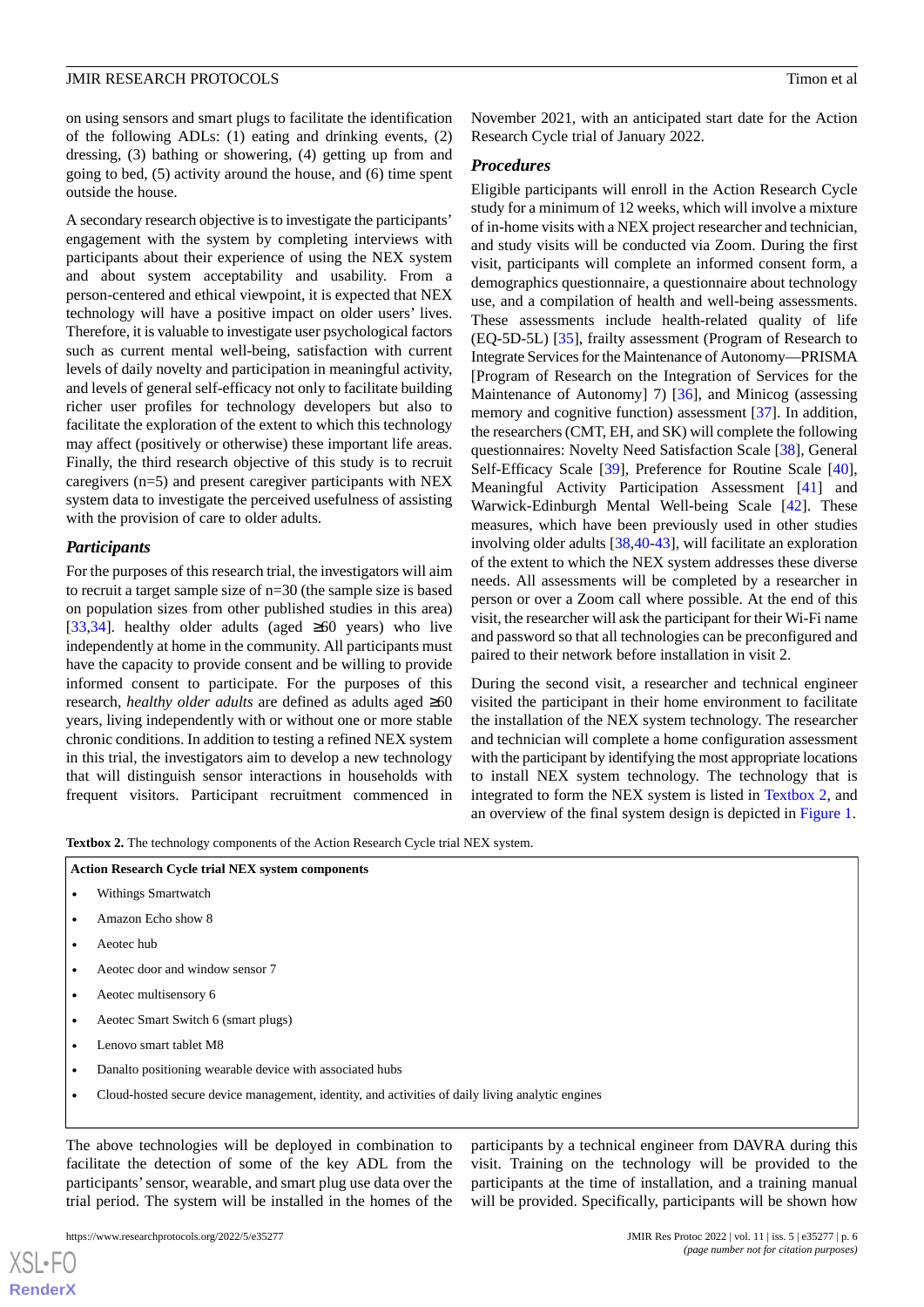to use their step count and sleep data via an app on the tablet provided, as well as how to use the entertainment functionality of Alexa Echo Show 8, for example, listen to the radio or ask questions, and how to set reminders, for example, to take medication. A dedicated NEX mobile helpline will be set up so that the participants can contact the research team with any problems at any time during the trial. The technical engineer will also be available via a technical helpline to consult or visit the participant if any of the technologies stop working. The participants are free to interact with the technology as little or as often as they wish during the trial period. Over the course of the trial, a NEX researcher will meet with the participants over Zoom on 4 separate occasions. During these interactions, participants (and their respective caregivers for n=5 participants) will be trained on how to interpret the data collected from the NEX system installed in their homes. Caregiver participants will be presented with a sample of raw data and ADL data collected from the technology installed in the homes of the older adults to whom they provide care. Caregivers will be interviewed about their perceptions of these data and the perceived usefulness of having access to these data when providing care and support. The research team will also investigate the perceived usefulness of these data for older adult participants trailing the NEX system in their homes. In addition, the researchers will gather ground truth data to validate the ADL data recorded via the technology; for example, What time did you get up from bed yesterday morning? During the final visit, the researcher will interview the participants about their experience of the trial, their experience and perception of each technology, and the NEX system as a whole, and complete an assessment of the system acceptability and usability (adapted version of the Technology Acceptance Model [[25\]](#page-8-11) and System Usability Scale [\[26](#page-8-12)]). In addition to the data collected as part of these questionnaires, the research team will consider the overall use and interaction with the NEX system technology; for example, smart plug use data and wearable devices, from the data collected over the trial period to understand the overall usability and acceptance of the system. The researcher will also repeat the EQ-5D-5L [[33\]](#page-8-19), Novelty Need Satisfaction Scale [[38\]](#page-9-1), General Self-Efficacy Scale [[39\]](#page-9-2), Preference for Routine Scale [[40\]](#page-9-3), Meaningful Activity Participation Assessment [[41\]](#page-9-4), and Warwick-Edinburgh Mental Well-being Scale [[42\]](#page-9-5) to investigate whether having NEX installed in participants'homes for the duration of the trial affects their quality of life and other aspects of life. The NEX system will subsequently be removed from the participants' homes by the NEX project technical engineer.

# **Ethics Approval**

Participants in phases 1 and 2 were recruited via older adults, family caregivers, and health care professional organizations in Ireland. Participants were also recruited via DCU's Age Friendly University network, local council age friendly offices, and social media campaigns on Facebook and Twitter. Recruitment for phase 3 will follow a strategy similar to phase 2. Phases 1, 2, and 3 of the projects are not considered to have exposed participants to danger or discomfort. As phases 2 and 3 relate to the installation of technologies in the homes of older adults, there is a low risk that participants may become

distressed or overwhelmed by this experience. To mitigate this, a support phone line was established, and regular communication between the participants and the research is a core feature of the project. In the unlikely event that participants become distressed, the research team will discuss the difficulty with the participant and help them reflect on the best course of immediate action. This may include taking a break from the trial, having the technology uninstalled from their homes, discontinuing participation, or, if necessary, with their consent, referring them to the project principal investigator. The investigators have explicitly highlighted to the DCU ethics committee and to participants that the NEX system data will not be monitored in real time; therefore, no intervention will be performed. If the researcher or participant has any concerns related to these questionnaires and assessments, the results will be sensitively discussed with participants, and they will be encouraged to speak to their general practitioner. Participation is voluntary, and oral and written information will be provided to participants regarding the purpose of the study and how their data will be used in the research. Ethical approval to conduct this study was obtained from the DCU Research Ethics Committee for phase 1 (DCUREC2019223), phase 2 (DCUREC2020180), and phase 3 (DCUREC202221).

# *Results*

The project is funded for a 3-year period (2019-2022), and enrollment for phase 1 was completed in 2020. In phase 1, 426 participants (older adults, family caregivers, and health care professionals) were recruited to participate in research activities (face-to-face focus groups, web-based surveys, and web-based focus groups) to identify user needs and requirements to inform the development of the NEX system. Phase 2, which focused on pilot testing of the initial version of the NEX system, was completed in September 2021. A total of 6 older adult participants installed the NEX system technology in their home environments with remote support and completed a 10-week trial. Although the small sample size of participants makes it difficult to generalize the acceptability results, the technical evaluation and feedback from the Friendly trial will be used to refine the design of the NEX system for larger-scale deployment in the homes of 30 older adult participants (phase 3), which is expected to be completed by June 2022. Ethical approval for phase 3 was granted in November 2021, and the first results (phase 1) are expected to be submitted for publication in March 2022.

# *Discussion*

### **Principal Findings**

The NEX project brings together citizens, partners from the fields of health, technology, data analytics, and industry to develop timely technological solutions to support older adults living independently. The findings of phases 1 and 2 have informed the design of the NEX system, which has facilitated the collection of rich and extensive health and activity data from users' home environments. It is anticipated that the findings of phase 3 will indicate the potential usefulness of the ADL

```
XS-FO
RenderX
```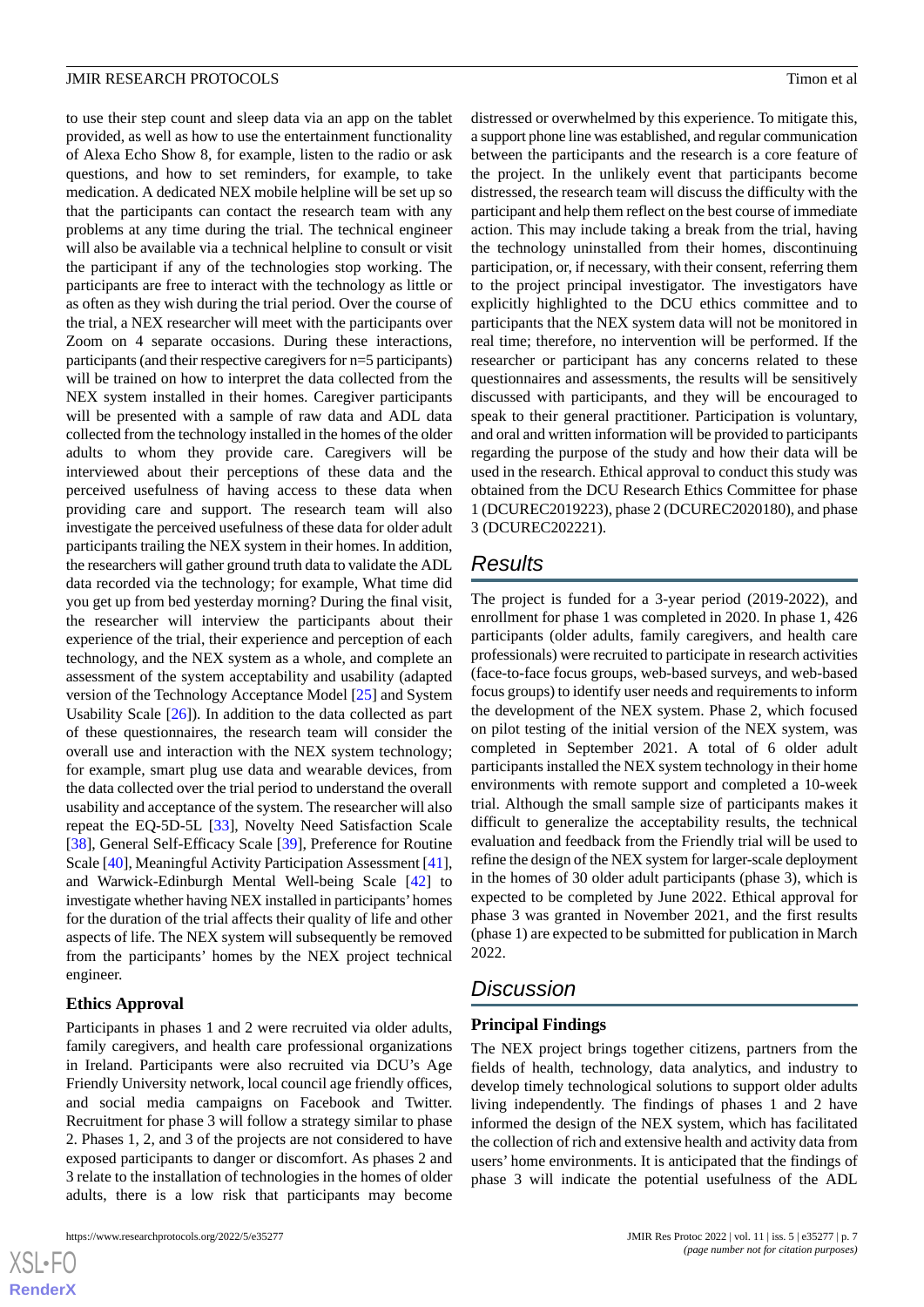detection and periodicity data approach for facilitating future IoT interventions in-home and community environments.

Although positive advances have been made in this area of research, there are significant challenges related to the usability and acceptability of IoT technologies for supporting independent living [\[5](#page-7-4)]. Specific issues related to the deployment of the technologies; that is, inaccurate sensors, battery or power issues, restricting users within the monitoring area, and lack of interoperability. In addition, the lack of user-centered design approaches in the development phases may also contribute to the low usability observed in some instances [\[5](#page-7-4)]. A particular strength of this study relates to the emphasis on user-centered design approaches involving multiple key stakeholder groups in phase 1. However, it remains to be seen whether the acceptability of the NEX system and the accuracy of the sensor

data collected will be impacted by the technical issues described above.

An important consideration for the future development of NEX systems relates to how to deliver the data generated by the NEX system in an intuitive and easy-to-interpret manner. This is necessary to ensure that older adults can easily access their data to facilitate insight into their ADLs. Self-awareness of age-related changes and how they impact ADLs in a personal context is especially important for developing appropriate strategies to address these changes [[44\]](#page-9-7).

# **Conclusions**

Although further research is warranted, it is anticipated that the findings of the NEX project will contribute to the design and development of future robust studies involving the trailing of IoT technologies in-home environments for older adults.

# **Acknowledgments**

This project was funded under the Disruptive Technologies Innovation Fund administered by Enterprise Ireland, Project grant no DT-2018-0258. The authors are grateful to all participants for their involvement in this research and support of the DCU's Age Friendly University initiative and local council Age Friendly networks.

# **Authors' Contributions**

CMT wrote the manuscript. All authors reviewed the final manuscript.

# **Conflicts of Interest**

<span id="page-7-1"></span><span id="page-7-0"></span>None declared.

# <span id="page-7-2"></span>**References**

- 1. Central Statistics Office. Population and migration estimates, April 2021. Cork, Ireland: Central Statistics Office; 2021.
- <span id="page-7-3"></span>2. Health in Ireland - key trends. Department of Health. 2019. URL: [https://www.gov.ie/en/publication/](https://www.gov.ie/en/publication/f1bb64-health-in-ireland-key-trends-2019/) [f1bb64-health-in-ireland-key-trends-2019/](https://www.gov.ie/en/publication/f1bb64-health-in-ireland-key-trends-2019/) [accessed 2022-04-20]
- <span id="page-7-4"></span>3. Census 2016 profile 3 - an age profile of Ireland. Central Statistics Office. 2017. URL: [https://www.cso.ie/en/csolatestnews/](https://www.cso.ie/en/csolatestnews/presspages/2017/census2016profile3-anageprofileofireland/) [presspages/2017/census2016profile3-anageprofileofireland/](https://www.cso.ie/en/csolatestnews/presspages/2017/census2016profile3-anageprofileofireland/) [accessed 2022-04-20]
- <span id="page-7-5"></span>4. Agree EM, King AC, Castro CM, Wiley A, Borzekowski DL. "It's got to be on this page": age and cognitive style in a study of online health information seeking. J Med Internet Res 2015 Mar 24;17(3):e79 [[FREE Full text](https://www.jmir.org/2015/3/e79/)] [doi: [10.2196/jmir.3352](http://dx.doi.org/10.2196/jmir.3352)] [Medline: [25831483](http://www.ncbi.nlm.nih.gov/entrez/query.fcgi?cmd=Retrieve&db=PubMed&list_uids=25831483&dopt=Abstract)]
- <span id="page-7-6"></span>5. Baig MM, Afifi S, GholamHosseini H, Mirza F. A systematic review of wearable sensors and IoT-based monitoring applications for older adults - a focus on ageing population and independent living. J Med Syst 2019 Jun 15;43(8):233. [doi: [10.1007/s10916-019-1365-7](http://dx.doi.org/10.1007/s10916-019-1365-7)] [Medline: [31203472\]](http://www.ncbi.nlm.nih.gov/entrez/query.fcgi?cmd=Retrieve&db=PubMed&list_uids=31203472&dopt=Abstract)
- <span id="page-7-8"></span><span id="page-7-7"></span>6. Yang H, Lee W, Lee H. IoT smart home adoption: the importance of proper level automation. J Sensors 2018 May 22;2018:6464036. [doi: [10.1155/2018/6464036](http://dx.doi.org/10.1155/2018/6464036)]
- <span id="page-7-9"></span>7. Qolomany B, Al-Fuqaha A, Gupta A, Benhaddou D, Alwajidi S, Qadir J, et al. Leveraging machine learning and big data for smart buildings: a comprehensive survey. IEEE Access 2019 Jul 3;7:90316-90356. [doi: [10.1109/access.2019.2926642](http://dx.doi.org/10.1109/access.2019.2926642)]
- <span id="page-7-10"></span>8. Seo EJ, Cha NH. The relationships between stress and ADL in elderly living alone. J Digit Converg 2016 Jul 28;14(7):251-258 [[FREE Full text](https://doi.org/10.14400/JDC.2016.14.7.251)] [doi: [10.14400/jdc.2016.14.7.251\]](http://dx.doi.org/10.14400/jdc.2016.14.7.251)
- <span id="page-7-11"></span>9. Yacchirema D, de Puga JS, Palau C, Esteve M. Fall detection system for elderly people using IoT and ensemble machine learning algorithm. Pers Ubiquit Comput 2019 Nov;23(5-6):801-817. [doi: [10.1007/s00779-018-01196-8](http://dx.doi.org/10.1007/s00779-018-01196-8)]
- <span id="page-7-12"></span>10. Hajihashemi Z, Yefimova M, Popescu M. Detecting daily routines of older adults using sensor time series clustering. Annu Int Conf IEEE Eng Med Biol Soc 2014;2014:5912-5915. [doi: [10.1109/EMBC.2014.6944974](http://dx.doi.org/10.1109/EMBC.2014.6944974)] [Medline: [25571342](http://www.ncbi.nlm.nih.gov/entrez/query.fcgi?cmd=Retrieve&db=PubMed&list_uids=25571342&dopt=Abstract)]
- 11. Rantz MJ, Skubic M, Popescu M, Galambos C, Koopman RJ, Alexander GL, et al. A new paradigm of technology-enabled 'vital signs' for early detection of health change for older adults. Gerontology 2015;61(3):281-290 [[FREE Full text](https://www.karger.com?DOI=10.1159/000366518)] [doi: [10.1159/000366518\]](http://dx.doi.org/10.1159/000366518) [Medline: [25428525\]](http://www.ncbi.nlm.nih.gov/entrez/query.fcgi?cmd=Retrieve&db=PubMed&list_uids=25428525&dopt=Abstract)
- 12. Simpson NJ, Kleinberger KA. Implementation Guide to Bar Coding and Auto-ID in Healthcare: Improving Quality and Patient Safety. Chicago, IL, USA: Health Information and Management Systems Society; 2009.
- 13. Lee RY, Carlisle AJ. Detection of falls using accelerometers and mobile phone technology. Age Ageing 2011 Nov;40(6):690-696. [doi: [10.1093/ageing/afr050](http://dx.doi.org/10.1093/ageing/afr050)] [Medline: [21596711](http://www.ncbi.nlm.nih.gov/entrez/query.fcgi?cmd=Retrieve&db=PubMed&list_uids=21596711&dopt=Abstract)]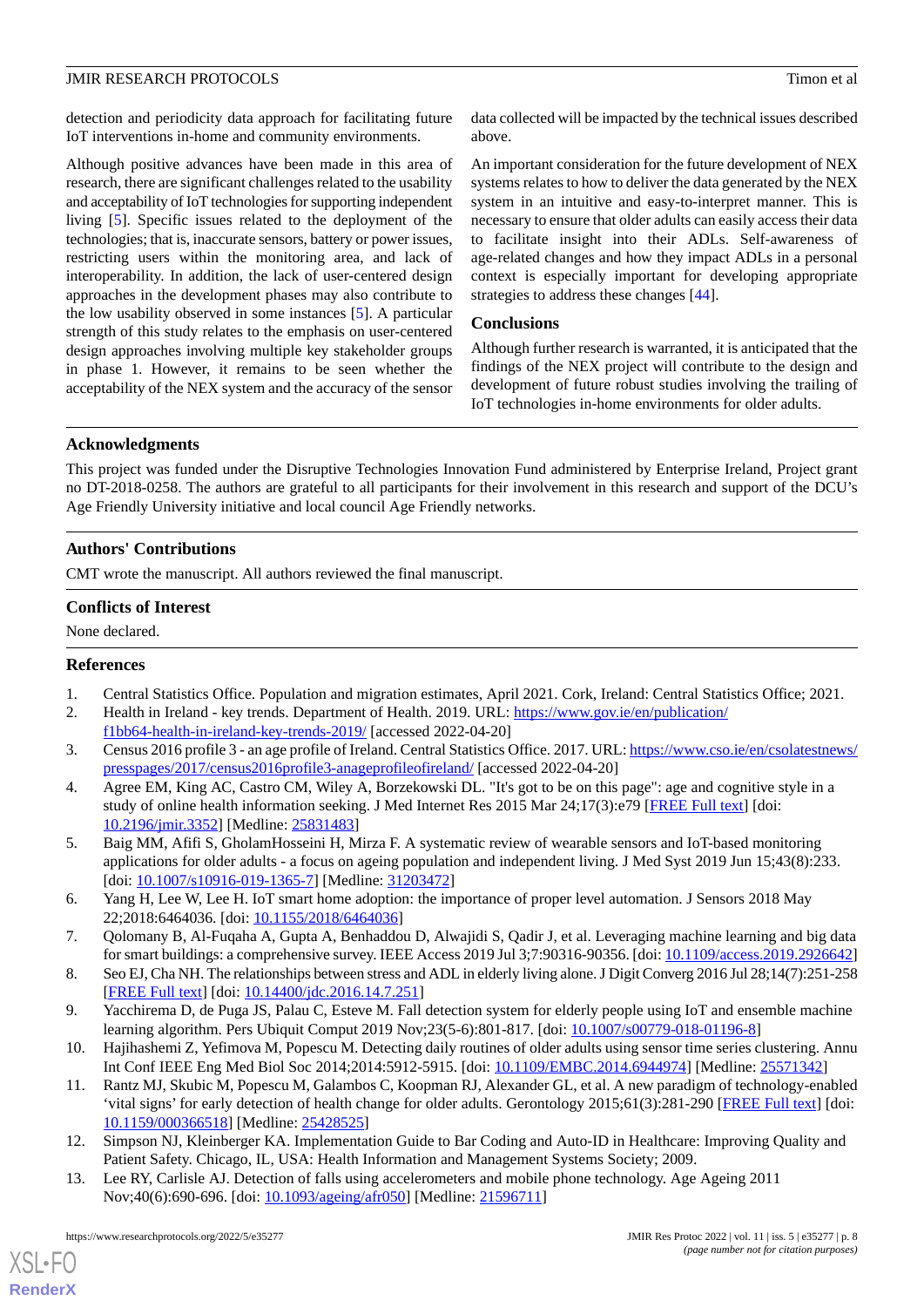- <span id="page-8-0"></span>14. Nauha L, Keränen NS, Kangas M, Jämsä T, Reponen J. Assistive technologies at home for people with a memory disorder. Dementia (London) 2018 Oct;17(7):909-923 [[FREE Full text\]](https://journals.sagepub.com/doi/10.1177/1471301216674816?url_ver=Z39.88-2003&rfr_id=ori:rid:crossref.org&rfr_dat=cr_pub%3dpubmed) [doi: [10.1177/1471301216674816](http://dx.doi.org/10.1177/1471301216674816)] [Medline: [27765896](http://www.ncbi.nlm.nih.gov/entrez/query.fcgi?cmd=Retrieve&db=PubMed&list_uids=27765896&dopt=Abstract)]
- <span id="page-8-2"></span><span id="page-8-1"></span>15. Borelli E, Paolini G, Antoniazzi F, Barbiroli M, Benassi F, Chesani F, et al. HABITAT: an IoT solution for independent elderly. Sensors (Basel) 2019 Mar 12;19(5):1258 [\[FREE Full text\]](https://www.mdpi.com/resolver?pii=s19051258) [doi: [10.3390/s19051258](http://dx.doi.org/10.3390/s19051258)] [Medline: [30871107\]](http://www.ncbi.nlm.nih.gov/entrez/query.fcgi?cmd=Retrieve&db=PubMed&list_uids=30871107&dopt=Abstract)
- 16. Anghel I, Cioara T, Moldovan D, Antal M, Pop CD, Salomie I, et al. Smart environments and social robots for age-friendly integrated care services. Int J Environ Res Public Health 2020 May 27;17(11):3801 [[FREE Full text](https://www.mdpi.com/resolver?pii=ijerph17113801)] [doi: [10.3390/ijerph17113801](http://dx.doi.org/10.3390/ijerph17113801)] [Medline: [32471108\]](http://www.ncbi.nlm.nih.gov/entrez/query.fcgi?cmd=Retrieve&db=PubMed&list_uids=32471108&dopt=Abstract)
- <span id="page-8-4"></span><span id="page-8-3"></span>17. Yuan X. An improved Apriori algorithm for mining association rules. AIP Conf Proc 2017;1820(1):080005 [[FREE Full](https://doi.org/10.1063/1.4977361) [text](https://doi.org/10.1063/1.4977361)] [doi: [10.1063/1.4977361](http://dx.doi.org/10.1063/1.4977361)]
- <span id="page-8-5"></span>18. de Rezende LF, Rodrigues Lopes M, Rey-López JP, Matsudo VK, do Carmo Luiz O. Sedentary behavior and health outcomes: an overview of systematic reviews. PLoS One 2014 Aug 21;9(8):e105620 [[FREE Full text](https://dx.plos.org/10.1371/journal.pone.0105620)] [doi: [10.1371/journal.pone.0105620\]](http://dx.doi.org/10.1371/journal.pone.0105620) [Medline: [25144686](http://www.ncbi.nlm.nih.gov/entrez/query.fcgi?cmd=Retrieve&db=PubMed&list_uids=25144686&dopt=Abstract)]
- <span id="page-8-6"></span>19. Prince SA, Cardilli L, Reed JL, Saunders TJ, Kite C, Douillette K, et al. A comparison of self-reported and device measured sedentary behaviour in adults: a systematic review and meta-analysis. Int J Behav Nutr Phys Act 2020 Mar 04;17(1):31 [[FREE Full text](https://ijbnpa.biomedcentral.com/articles/10.1186/s12966-020-00938-3)] [doi: [10.1186/s12966-020-00938-3\]](http://dx.doi.org/10.1186/s12966-020-00938-3) [Medline: [32131845](http://www.ncbi.nlm.nih.gov/entrez/query.fcgi?cmd=Retrieve&db=PubMed&list_uids=32131845&dopt=Abstract)]
- <span id="page-8-7"></span>20. Carver LF, Mackinnon D. Health applications of gerontechnology, privacy, and surveillance: a scoping review. Surveill Soc 2020 Jun 16;18(2):216-230. [doi: [10.24908/ss.v18i2.13240\]](http://dx.doi.org/10.24908/ss.v18i2.13240)
- <span id="page-8-8"></span>21. Stavropoulos TG, Papastergiou A, Mpaltadoros L, Nikolopoulos S, Kompatsiaris I. IoT wearable sensors and devices in elderly care: a literature review. Sensors (Basel) 2020 May 16;20(10):2826 [[FREE Full text](https://www.mdpi.com/resolver?pii=s20102826)] [doi: [10.3390/s20102826](http://dx.doi.org/10.3390/s20102826)] [Medline: [32429331](http://www.ncbi.nlm.nih.gov/entrez/query.fcgi?cmd=Retrieve&db=PubMed&list_uids=32429331&dopt=Abstract)]
- <span id="page-8-9"></span>22. Pedrozo Campos Antunes T, Souza Bulle de Oliveira A, Hudec R, Brusque Crocetta T, Ferreira de Lima Antão JY, de Almeida Barbosa RT, et al. Assistive technology for communication of older adults: a systematic review. Aging Ment Health 2019 Apr;23(4):417-427. [doi: [10.1080/13607863.2018.1426718\]](http://dx.doi.org/10.1080/13607863.2018.1426718) [Medline: [29451399\]](http://www.ncbi.nlm.nih.gov/entrez/query.fcgi?cmd=Retrieve&db=PubMed&list_uids=29451399&dopt=Abstract)
- <span id="page-8-11"></span><span id="page-8-10"></span>23. Braun V, Clarke V. Using thematic analysis in psychology. Qual Res Psychol 2006;3(2):77-101. [doi: [10.1191/1478088706qp063oa](http://dx.doi.org/10.1191/1478088706qp063oa)]
- <span id="page-8-12"></span>24. People at higher risk from COVID-19. Health Service Executive. 2021. URL: [https://www2.hse.ie/conditions/covid19/](https://www2.hse.ie/conditions/covid19/people-at-higher-risk/overview/#high-risk-groups) [people-at-higher-risk/overview/#high-risk-groups](https://www2.hse.ie/conditions/covid19/people-at-higher-risk/overview/#high-risk-groups) [accessed 2021-11-26]
- <span id="page-8-13"></span>25. Davis FD, Bagozzi RP, Warshaw PR. User acceptance of computer technology: a comparison of two theoretical models. Manag Sci 1989 Aug;35(8):982-1003. [doi: [10.1287/mnsc.35.8.982\]](http://dx.doi.org/10.1287/mnsc.35.8.982)
- <span id="page-8-14"></span>26. Brooke J. SUS: a 'quick and dirty' usability scale. In: Jordan PW, Thomas B, McCleland IL, Weerdmeester B, editors. Usability Evaluation in Industry. London, UK: Taylor & Francis; 1996:189-194.
- <span id="page-8-15"></span>27. Michie S, Johnston M, Abraham C, Lawton R, Parker D, Walker A, "Psychological Theory" Group. Making psychological theory useful for implementing evidence based practice: a consensus approach. Qual Saf Health Care 2005 Feb;14(1):26-33 [[FREE Full text](https://qhc.bmj.com/lookup/pmidlookup?view=long&pmid=15692000)] [doi: [10.1136/qshc.2004.011155](http://dx.doi.org/10.1136/qshc.2004.011155)] [Medline: [15692000\]](http://www.ncbi.nlm.nih.gov/entrez/query.fcgi?cmd=Retrieve&db=PubMed&list_uids=15692000&dopt=Abstract)
- <span id="page-8-16"></span>28. Lawton MP, Brody EM. Assessment of older people: self-maintaining and instrumental activities of daily living. Gerontologist 1969;9(3):179-186. [doi: [10.1093/geront/9.3\\_part\\_1.179\]](http://dx.doi.org/10.1093/geront/9.3_part_1.179) [Medline: [5349366](http://www.ncbi.nlm.nih.gov/entrez/query.fcgi?cmd=Retrieve&db=PubMed&list_uids=5349366&dopt=Abstract)]
- <span id="page-8-17"></span>29. Edemekong PF, Bomgaars DL, Sukumaran S, Levy SB. Activities of Daily Living. Treasure Island, FL, USA: StatPearls Publishing; Feb 17, 2022.
- <span id="page-8-18"></span>30. Kemper P, Weaver F, Short PF, Shea D, Kang H. Meeting the need for personal care among the elderly: does Medicaid home care spending matter? Health Serv Res 2008 Feb; 43(1 Pt 2): 344-362 [\[FREE Full text\]](http://europepmc.org/abstract/MED/18199190) [doi: [10.1111/j.1475-6773.2007.00762.x\]](http://dx.doi.org/10.1111/j.1475-6773.2007.00762.x) [Medline: [18199190\]](http://www.ncbi.nlm.nih.gov/entrez/query.fcgi?cmd=Retrieve&db=PubMed&list_uids=18199190&dopt=Abstract)
- <span id="page-8-19"></span>31. Comas-Herrera A, Costa-Font J, Gori C, di Maio A, Patxot C, Pickard L, et al. European study of long-term care expenditure: report to the European Commission, employment and social affairs DG. London School of Economics. 2003. URL: [http:/](http://eprints.lse.ac.uk/13960/1/DP1840.pdf) [/eprints.lse.ac.uk/13960/1/DP1840.pdf](http://eprints.lse.ac.uk/13960/1/DP1840.pdf) [accessed 2022-04-20]
- <span id="page-8-20"></span>32. Mlinac ME, Feng MC. Assessment of activities of daily living, self-care, and independence. Arch Clin Neuropsychol 2016 Sep;31(6):506-516. [doi: [10.1093/arclin/acw049](http://dx.doi.org/10.1093/arclin/acw049)] [Medline: [27475282](http://www.ncbi.nlm.nih.gov/entrez/query.fcgi?cmd=Retrieve&db=PubMed&list_uids=27475282&dopt=Abstract)]
- <span id="page-8-21"></span>33. Choi YK, Thompson HJ, Demiris G. Use of an internet-of-things smart home system for healthy aging in older adults in residential settings: pilot feasibility study. JMIR Aging 2020 Nov 10;3(2):e21964 [\[FREE Full text\]](https://aging.jmir.org/2020/2/e21964/) [doi: [10.2196/21964](http://dx.doi.org/10.2196/21964)] [Medline: [33170128](http://www.ncbi.nlm.nih.gov/entrez/query.fcgi?cmd=Retrieve&db=PubMed&list_uids=33170128&dopt=Abstract)]
- <span id="page-8-22"></span>34. Abrantes D, Teles S, Tavares de Sousa R, Freitas A, Vieira-Marques P, Ferreira A. A multipurpose platform for ambient assisted living (ActiveAdvice): usability study. JMIR Aging 2021 Mar 01;4(1):e18164 [\[FREE Full text\]](https://aging.jmir.org/2021/1/e18164/) [doi: [10.2196/18164\]](http://dx.doi.org/10.2196/18164) [Medline: [33646134](http://www.ncbi.nlm.nih.gov/entrez/query.fcgi?cmd=Retrieve&db=PubMed&list_uids=33646134&dopt=Abstract)]
- 35. EQ-5D-5L user guide. EuroQol Research Foundation. 2019. URL: <https://euroqol.org/publications/user-guides> [accessed 2022-04-20]
- 36. Hébert R, Raîche M, Dubois MF, Gueye NR, Dubuc N, Tousignant M, PRISMA Group. Impact of PRISMA, a coordination-type integrated service delivery system for frail older people in Quebec (Canada): a quasi-experimental study. J Gerontol B Psychol Sci Soc Sci 2010 Jan;65B(1):107-118. [doi: [10.1093/geronb/gbp027\]](http://dx.doi.org/10.1093/geronb/gbp027) [Medline: [19414866](http://www.ncbi.nlm.nih.gov/entrez/query.fcgi?cmd=Retrieve&db=PubMed&list_uids=19414866&dopt=Abstract)]